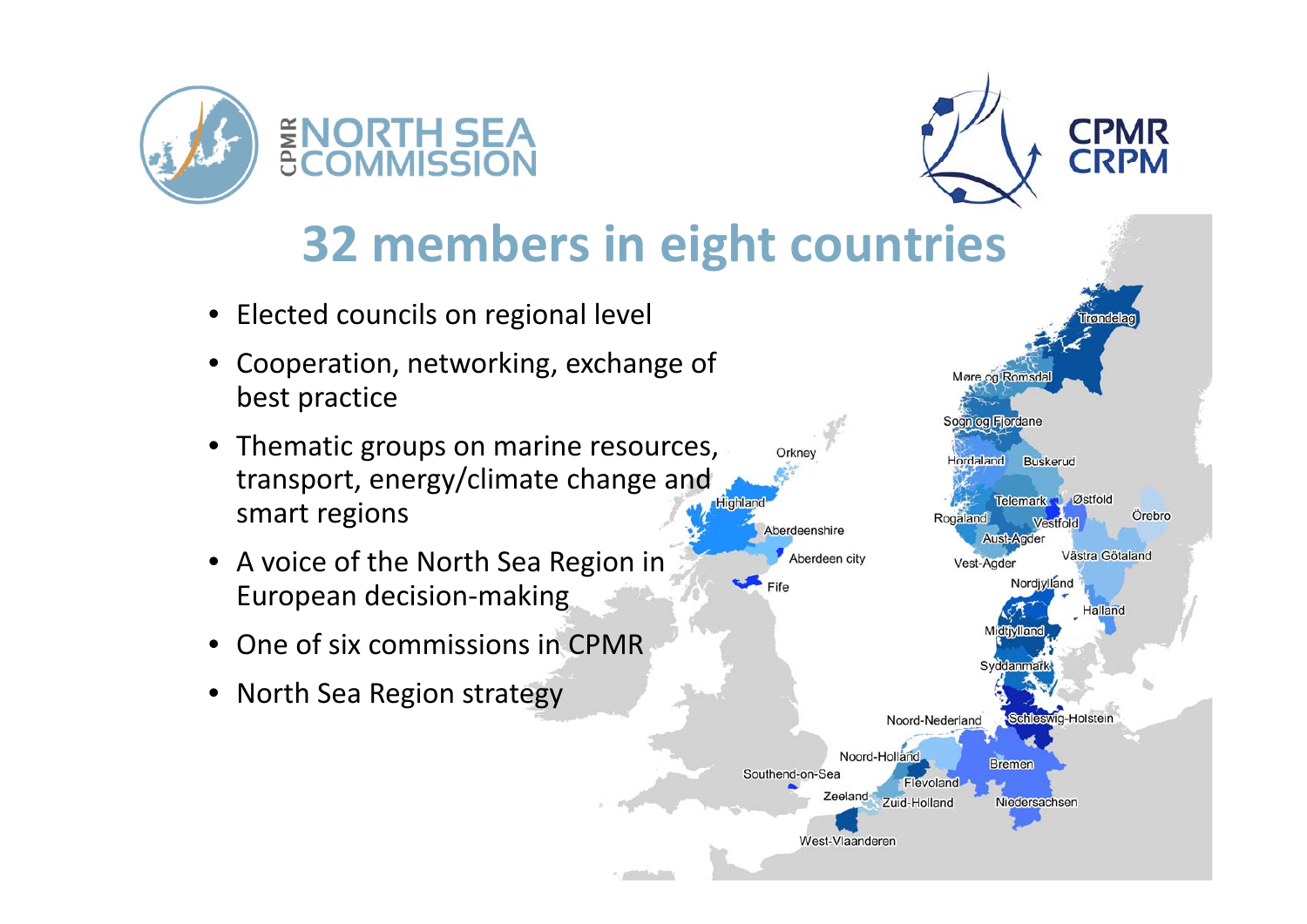



# **Need for <sup>a</sup> North Sea strategy**

- • Great potential
	- Trade and transport
	- Offshore energy
	- Fisheries and aquaculture
	- Travel and leisure
- Great challenges
	- $\bullet$ Competition for space
	- Climate effects
	- •• Marine litter
	- •Global competition
	- $\bullet$ Demographic change
	- $\bullet$ Brexit
	- • Coordination betweensectors, countries and levels of government

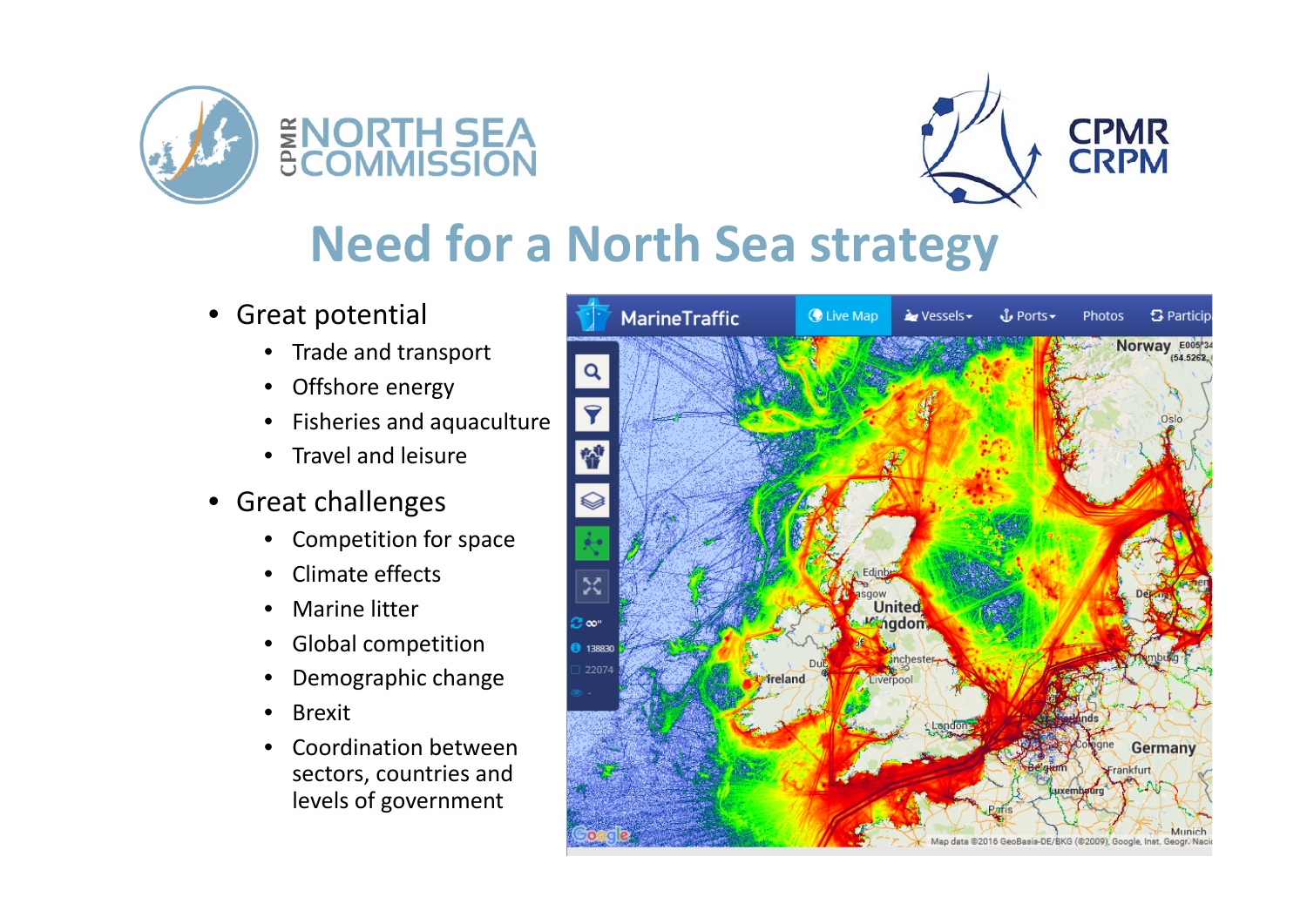



# **Preparing the NSR2030 strategy**

- • Member survey on current strategy (NSR2020)
	- $\bullet$ Conclusion: continue on the same themes in general
- •Mapping of member regions' competences
- •Mapping of member regions' regional development strategies
- Scanning priorities of other North Sea regional bodies
- •Inspiration from Baltic and Atlantic strategies
- Ensure links to UNSDGs, relevant EU strategies, CPMR priorities
- •Discussions in NSC Executive Committee and thematic groups
- •Discussions with stakeholders
- Started collecting facts and figures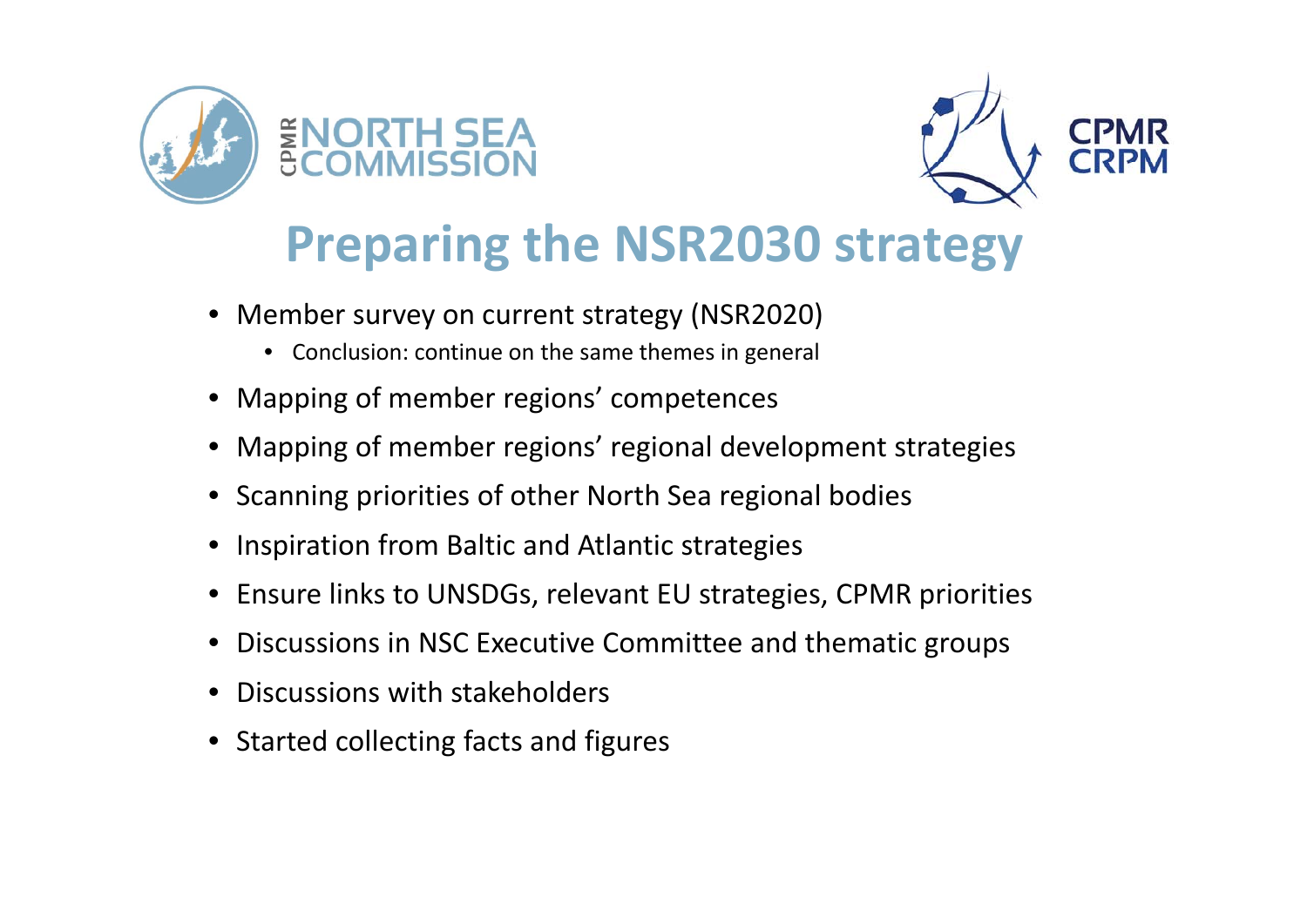



## **North Sea Region 2030 Strategy**

#### **Suggestions for priority areas**



- •• Marine litter
- •Maritime spatial planning
- •• Blue growth



- •• Renewable energy/alternative fuels
- •Energy efficiency
- •CCUS and natural sequestration
- •• Climate adaptation

#### A connected North Sea Region

- •Transnational accessibility
- •• Sustainable and inclusive transport
- •Intelligent transport systems

### n North Sea Region A smart

- •Smart specialization strategies
- •Mobility of researchers and students
- •• Skills and mobility of the work force
- •• Circular use of resources
- •• Public procurement supporting transition